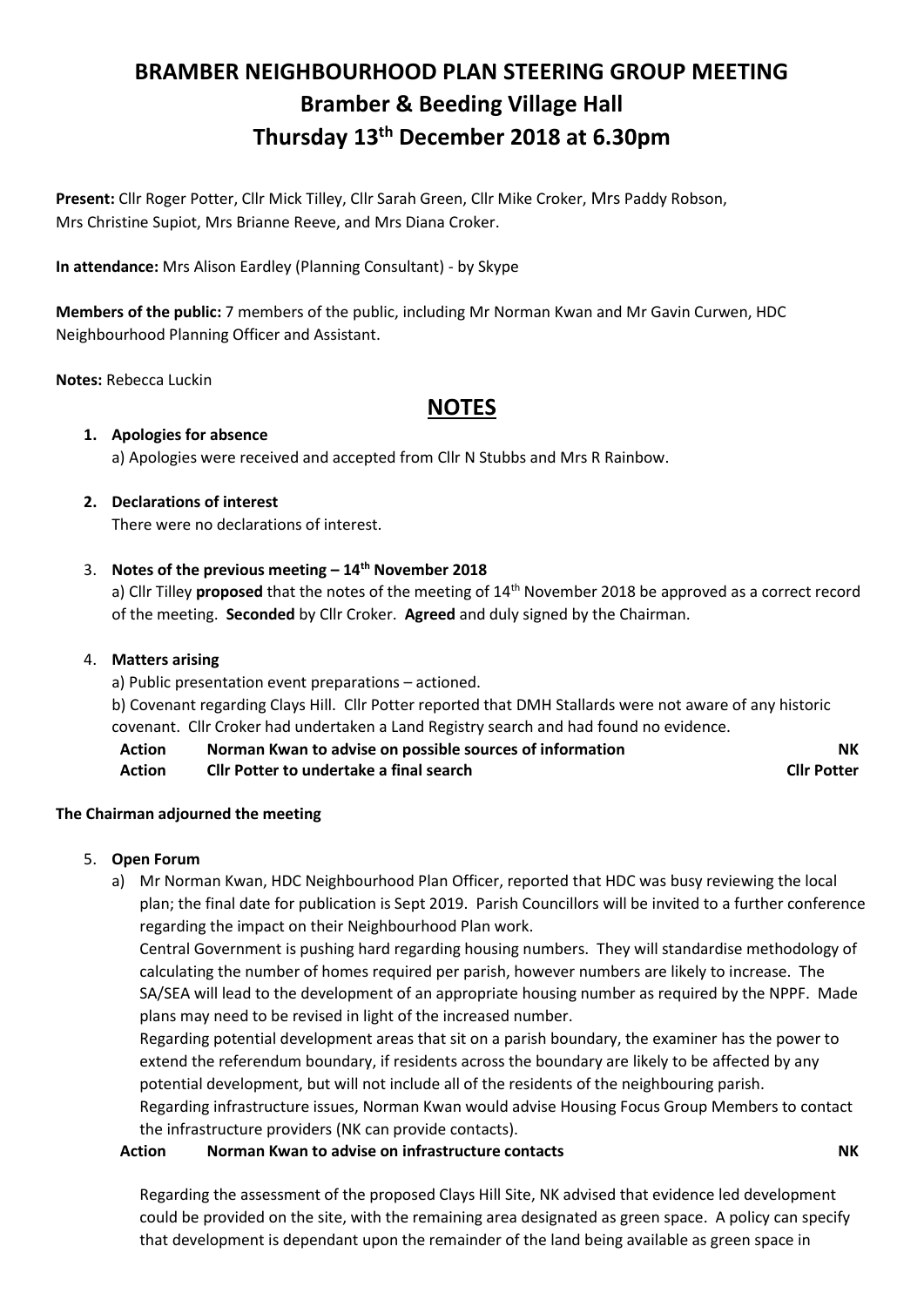perpetuity, for consideration by the Steering Group, supported by evidence.

Q - A member of the public asked about the Housing Needs Assessment – The current AECOM assessment is for 68 houses for Bramber, is this likely to increase? If Bramber cannot satisfy the number, and a significant number are on Clay's Field, if the developer later approaches HDC with a further application due to a wish to meet the unmet housing need, will the number be overturned by HDC? A - NK – It depends on what goes on the site. A green space designation will protect the site. We have to consider settlement coalescence etc. I am unable to comment further.

Q – I don't think number can be met in Bramber.

A - NK – These are hypothetical questions, however Bramber would need to put a case forward regarding constraints that would limit development. The Housing Need Survey undertaken in the past only considered the Affordable Housing Number.

A – NK - Numbers are increasing and could be damaging to a Neighbourhood Plan that is trying to balance local need and developer plans. Any unmet need may help the developer. We have a 5 year supply of housing.

Q - Cllr Potter – The point is valid, the local district can override the NP if the figure has not been met? A - NK – When the plan is completed a number of protections will be implemented provide you have done your best endeavours to meet the number.

A - AE – it will be interesting to see what the figures is when HDC revise their number, mindful that Bramber is very constrained?

A - NK – HDC will be looking at the constraints and opportunities that exist within the parish. Q - Cllr Potter – An HNA was undertaken by AECOM, which calculated a number of 60, the group accepted the report and published it. Subsequently, residents have asked questions regarding the calculation of the number and the averaging using three projections. If you look at HDPF it says that those projections have been taken into account, therefore we should look at the HDPF figure? Q - NK – The AECOM report projects up to 2031. We think it is the most appropriate robust methodology as agreed by Locality.

Cllr Potter has contacted AECOM, without a response, and will contact Locality since they commissioned the report and may be able to respond to questions.

Q - Cllr Tilley – Can you indicate under what conditions a green space could be built on in future, has it ever occurred?

A - NK – It is similar to green belt land, it is hard to build on. I can provide information on the exceptional circumstances and the stringent tests that would have to be met.

### **Action •• Norman Kwan to advise on exceptional circumstances NK**

Q – A member of the public asked – Supposing Bramber decided that it wanted to limit its plan to green space allocation only, is that permissible? Is it safer not to proceed with a plan?

A - NK – Billingshurst has decided not to go forward with site allocation. It is for parishes to decide if they wish to go ahead without site allocation. The Steering Group can liaise with the Clerk at Billingshurst to see how they arrived at that conclusion.

A - AE – They have already taken a large amount of development and they wish to see what the emerging NPPF will say, before they proceed with allocations. They will benefit from CIL and when they are ready to consider allocations, that will be their only focus. You would be wise to update the plan on a regular basis.

A - NK – HDC is required to review their plan every five years, with may trigger a review of Neighbourhood Plans. Any review of a made plan will require the whole process, including referendum.

### **Three members of the public left the meeting at 7.15pm**

A - NK – Regarding any planning history that relates to a potential site, that will form part of the evidence base when assessing a site.

Q – A member of the public spoke regarding presenting the plan to a community, mindful of planning history of a site, it is a crucial piece of information, if it is not included in the assessment criteria. With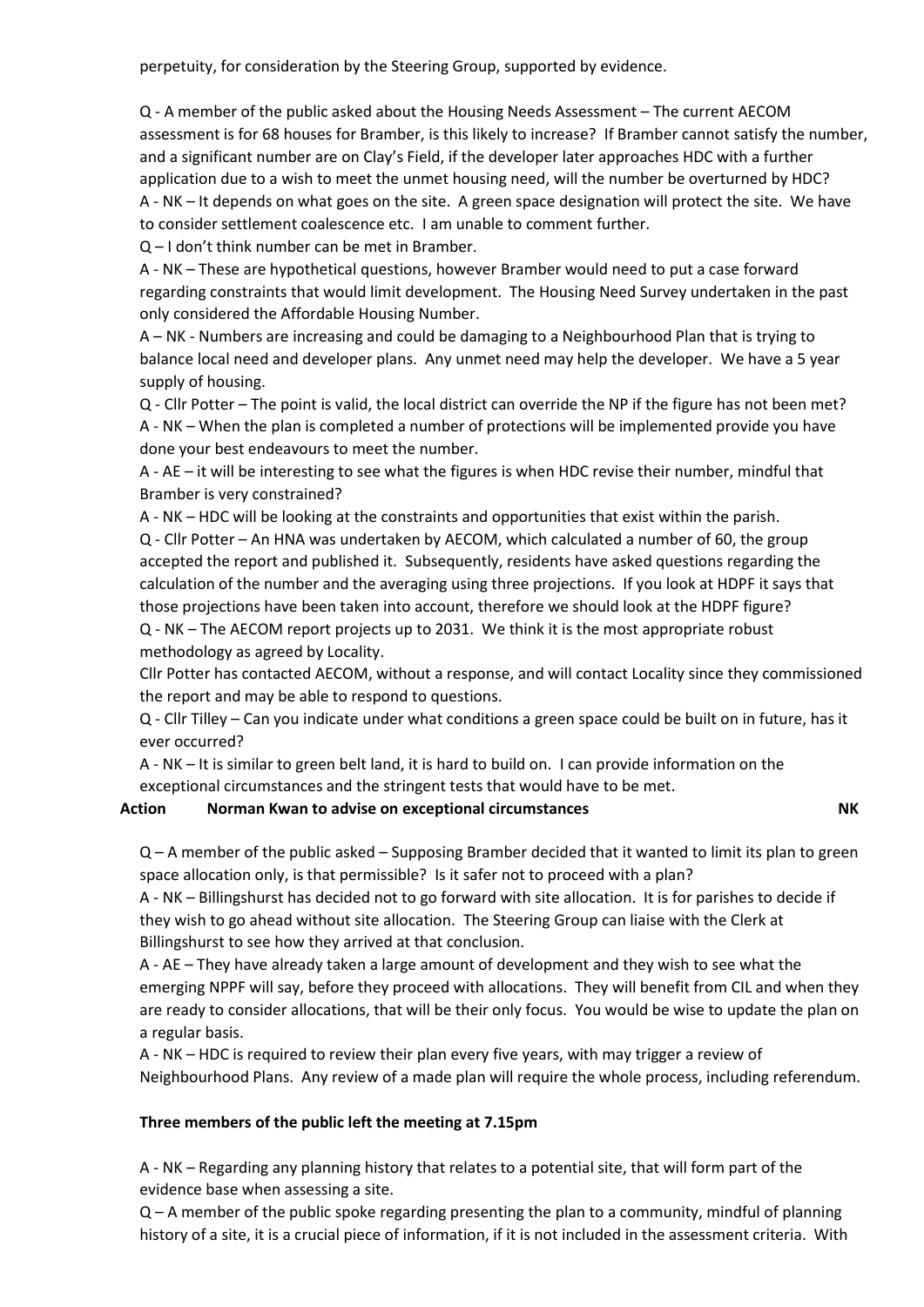reference to SDNP, regarding the King's Mead proposal it was stated that the land was on the edge of the SDNP and not within the SDNP, I'm concerned regarding the information that has been presented and the assessment process so far. On the first line of the context, it states 'on the edge of the SDNP', which may sway people. It is an emotive subject and any inaccuracies could be misconstrued. Q - It was stated that Clay's Field was not too big to be designated as a green space. I'm concerned that public opinion could be swayed by incorrect wording on the environment board at the drop in meeting. A – Mrs P Robson – the Housing Focus Group has met subsequently and reviewed their assessments. We are mindful of wording bearing in mind that it will need to satisfy the examiner.

A - NK – For green space designation there are clear criteria, including that it cannot be an extensive tract of land. The examiner will have to look at it on a case by case basis. The NPPF provides for the development of housing in every local authority. Parishes should make their best endeavours and must provide sound reasons regarding constraints to development. Planning history will be taken into account along with the planning policy at the time of historic applications.

Detail is important, and the plan is work in progress. Constructive comments from members of the public are helpful, nothing is set in stone until Regulation 14.

A – Mrs C Supiot - An awful lot of work has fallen on a small number of people, it would be helpful if more people from the community came forward to help. The point of the drop-in event was to invite these comments.

Q – A member of the public expressed concern that wording on the drop in questionnaire had negatively influenced public responses regarding the number of house on Clay's Field.

A - Cllr Potter – Planning history will be part of the assessment for both sites.

Q – Next steps?

A - All feedback form the Public Drop-in Event is now on the website and will be reviewed by each of the Focus Groups during January 2019.

The Chairman – thanked members of the public for their comments, which will be noted.

### **Mr Norman Kwan and Mr Gavin Curwen left the meeting at 7.40pm**

### **The Chairman reconvened the meeting**

### **6. Chairman's announcements**

None for this meeting.

### 7. **Publicity / Community Engagement**

a) Public Event 24<sup>th</sup> November 2018 – Steering Group Members to note feedback and questionnaire responses and agree next actions.

b) Following the event, a Newsletter had been circulated and posted to website

### 8. **Focus Group updates, including policies**

a) Housing & Development - Report attached to these notes as an appendix.

Mrs Robson reported a change in membership; Cllr Stubbs had resigned due to work commitments and Cllr Kitson had offered to join the Focus Group.

### **Action Contact WSCC re highways access to Clay's Field site PR**

b) Environment & Countryside – No report for this meeting.

c) Tourism, Commerce & Heritage – No report for this meeting.

d) Transport (Highways & PROWs) - Cllr Croker reported that responses had been analysed and were generally in favour of the polices and proposed 'Pegasus crossing' on the A283. The group will develop the polices to aid public understanding of the proposals. EV charging points will be considered.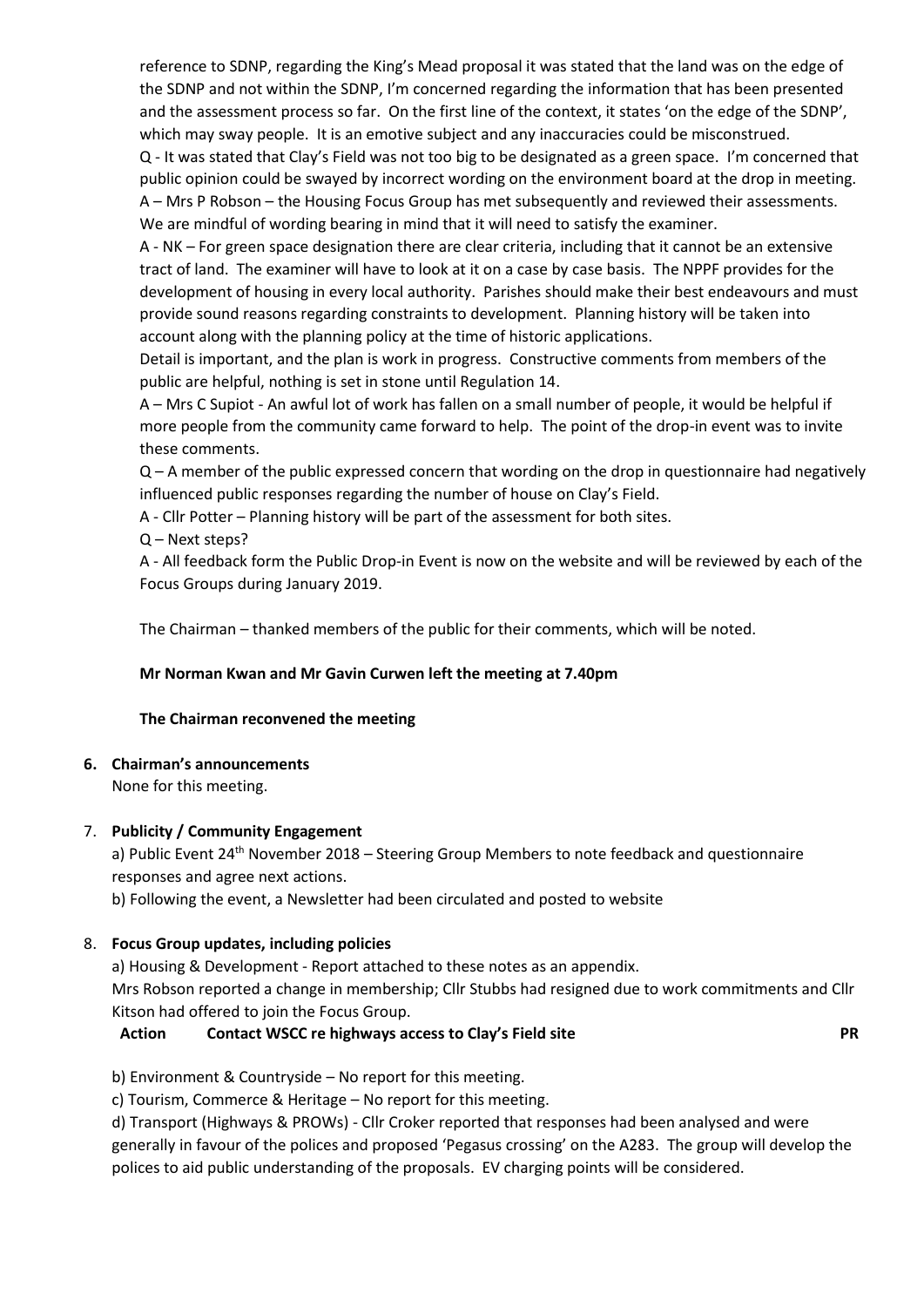### 9. **Community Facilities Policy –** No report for this meeting.

### 10. **Neighbourhood Plan Finance**

a) Finance update, income to date - £9,000, expenditure to date - £459.70 +VAT, balance = £8,540.30, although Planning Consultant invoices are due shortly and the public event has incurred some costs. b) Groundworks had emailed to remind the Steering Group that the grant should be spent. The Clerk has requested an extension on time. Outstanding invoices will be chased.

### 11. **Call for Sites / Site Assessment update**

a) Progress update – Feedback and comments from the Public Drop-in Event had been noted.

b) Agree next actions – Feedback will be analysed and assessments re-drafted.

#### **12. Plan Programme**

a) AE to update and circulate.

### **Action Programme update and circulate AE**

### **13. Correspondence**

None for this meeting.

### **14. Items for the next agenda**

- a) Focus Groups to present proposals.
- b) Alison Eardley to attend.

### **15. Date of next meeting – 6.30pm Thursday 31st January – subject to hall availability**

The Chairman closed the meeting at 8.33pm

Signed: Date: Chairman